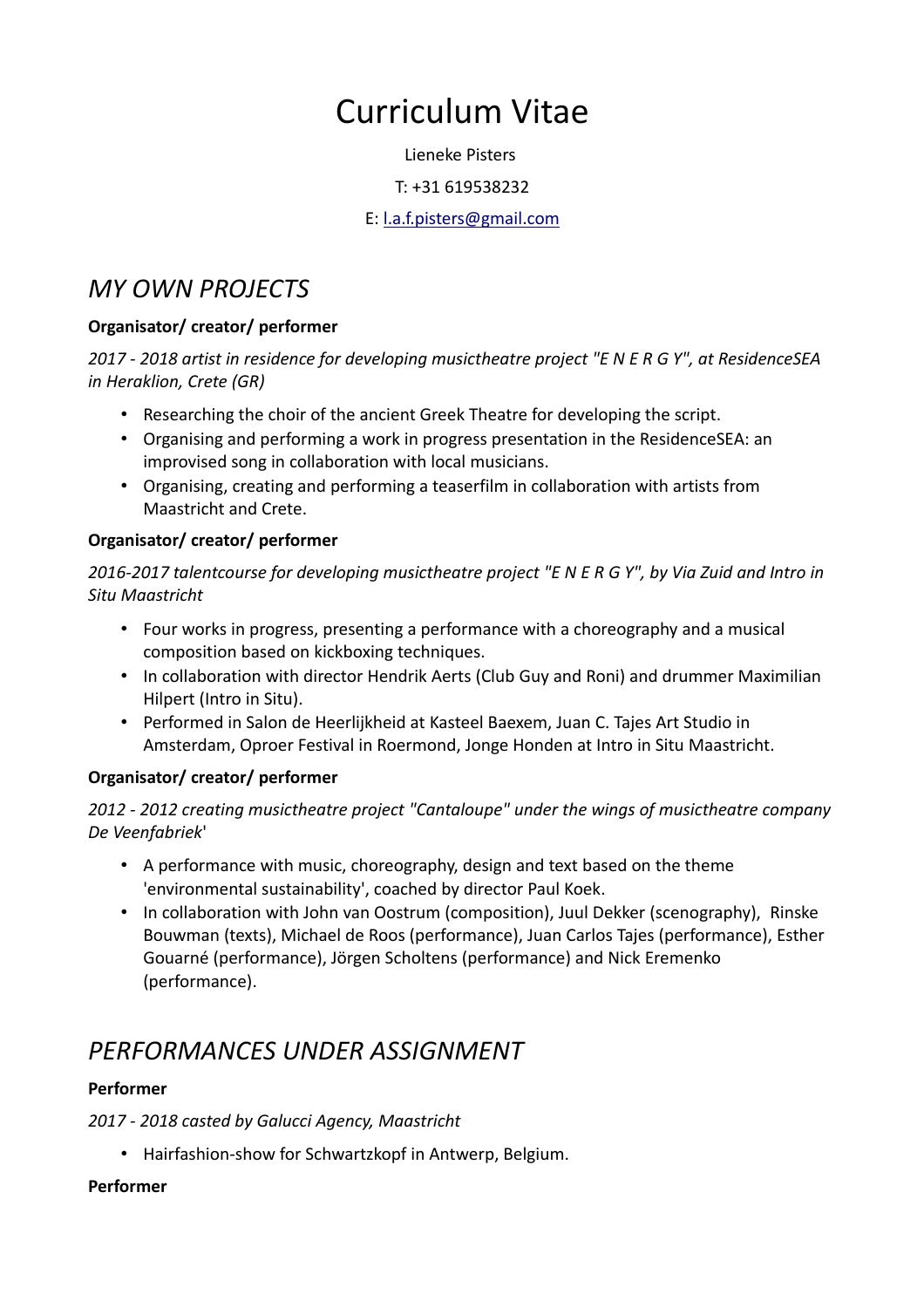#### *2018 - 2018 promotionfilm by T38 Media, Maastricht*

• Promoting adventurous outdoor events for ASP Adventure on unique locations around Valkenburg.

#### **Performer**

#### *2018 – 2018 musicvideo by Stasj, Amsterdam*

• Performing in a choreography by Revé Terborg for popsong "Soft Forces" by Stefanie Janssen.

#### **Performer/ Creator**

#### *2016 – 2016 milktasting by De Melksalon, Amsterdam*

• Creating an actionpaint inspired on a number of raw milks, presented by milk-sommeliers from Amsterdam and surroundings.

#### **Performer/ Creator**

#### *2014 – 2014 performance for dancecompany ICK, Amsterdam*

• A performance inspired on the film "E la Nave Va" by Féderico Fellini, presented during the clubnight "Club ICK" in Melkweg.

#### **Performer/ Creator**

*2013 – 2013 casted by musictheatrecompany de Veenfabriek, Leiden*

- Performing in musictheatre play "Hyllos".
- National tour.

#### **Director-assistent/ Productionleader**

*2010 – 2011 working for productioncompany Frascati with director Joachim Robbrecht, Amsterdam*

- Responsible for props and costumes.
- Responsible for the live subtitling during shows.
- Hosting the actors on tour.
- National and international tours.

### *TRAINING*

#### **Trainer/ Instructor/ Service employee**

*2017 - 2018 at Fit & Move Maastricht*

- Teaching grouplessons: indoor-fitness for recreational sportsmen in aged 18+.
- Making trainingschedules for clients.
- Coaching recreational sportsmen.
- Hostess.
- Intake new clients.
- Administration and cleaning.

#### **Trainer/ Organisator**

*2015 - 2015 at Ozlines Surfschool, Wijk aan Zee & Trainer in the Park, Amsterdam*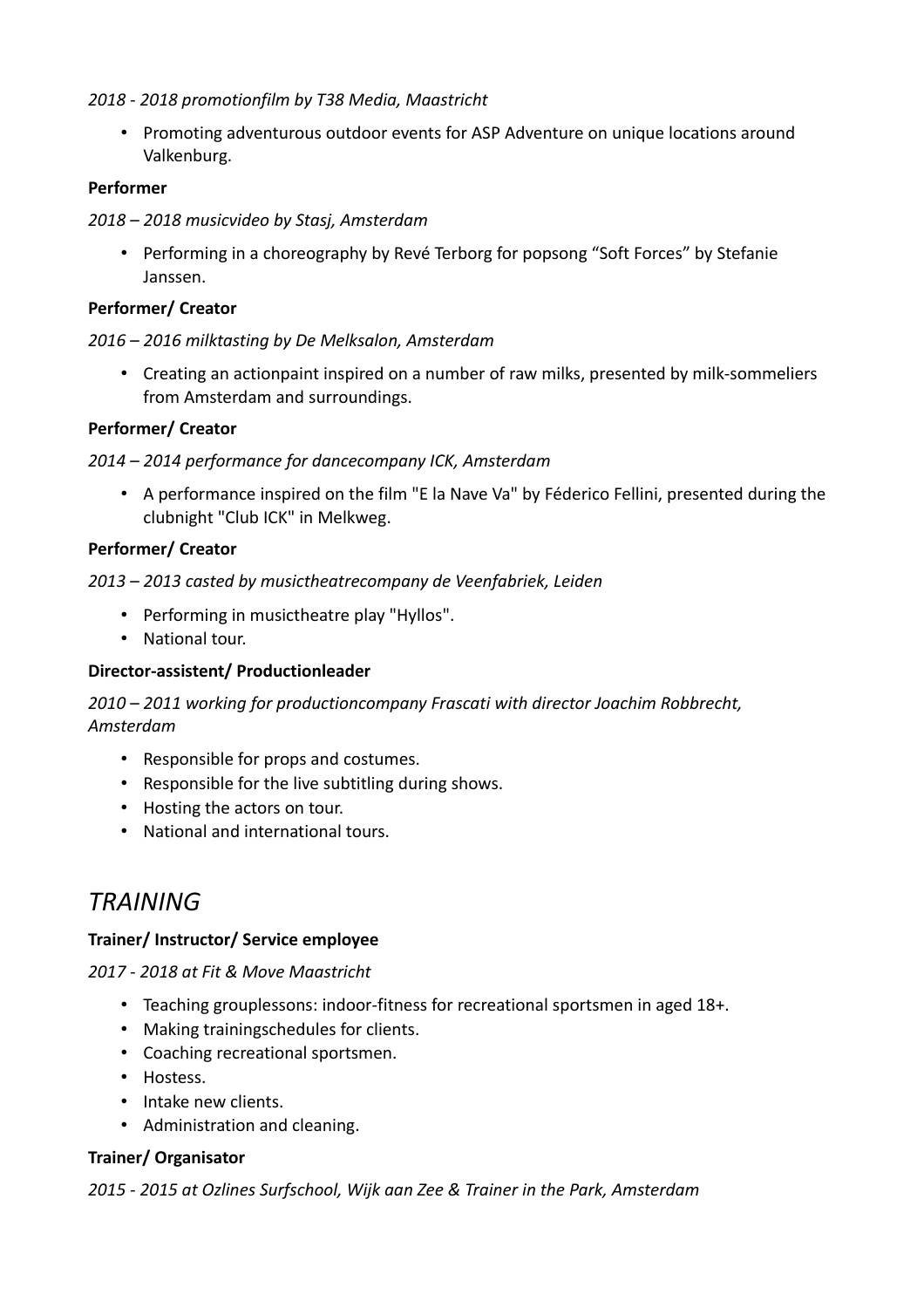- Responsible for the publicity, organisation and trainings.
- Sport-specific trainings for wavesurfers.

#### **Trainer**

- *2014 2015 at The Bootcamp Club, Amsterdam*
	- Teaching grouplessons (bootcamp training) for recreational sportsmen aged 18+.

#### **Trainer**

*2013 - 2013 at Surfschool Ozlines Surf Europe, Wijk aan Zee*

• Teaching grouplessons (bootcamp training) for wavesurfers.

#### **Trainer/ Instructor**

#### *2012 - 2013 at Club Sportive Zuidas, Amsterdam*

- Teaching grouplessons (indoor and outdoor bootcamp training) for recreational sportsmen aged 18+.
- Making trainingschedules for the clients.
- Coaching recreational sportsmen.
- Hostess.
- Intake new clients.

#### **Surfteacher/ Lifeguard**

*2011 - 2013 at Surfschool Ozlines Europe, Wijk aan Zee*

• Teaching wavesurf classes for children and adults.

#### **Surfteacher/ Lifeguard**

*2007 - 2010 at Surfschool Aloha, Scheveningen*

• Teaching wavesurf classes for children and adults.

#### **Surfteacher/ Lifeguard/ Travelguide**

*2007 - 2007 at Breakloose Surfcamp, Mimizan-Plage (FR)*

- Teaching wavesurf classes for recreational surfers aged 15-35.
- Hosting guests.

#### **Instructor**

*2004 - 2011 at Glope Events, Scheveningen*

• Instructing recreational sportsmen aged 25-45 during beach-events.

# *HIGHER EDUCATION*

- **2015 2017** Fitnesstrainer B/ Personal Trainer (internationally conceded) Fit!Vak, Amsterdam.
- **2012 -2014** Master, Modern Musictheatre (HBO) T.I.M.E. Royal Conservatory, The Hague.
- **2012 2012** Fitnesstrainer A (internationally conceded) Fit!Vak, Haarlem.
- **2006 2010** Bachelor, Theatre Science UvA (WO) University of Amsterdam.
- **2003 2005** Preparatory instruction, Image and Sound (HBO) Royal Art Academy & Royal Conservatory, The Hague.